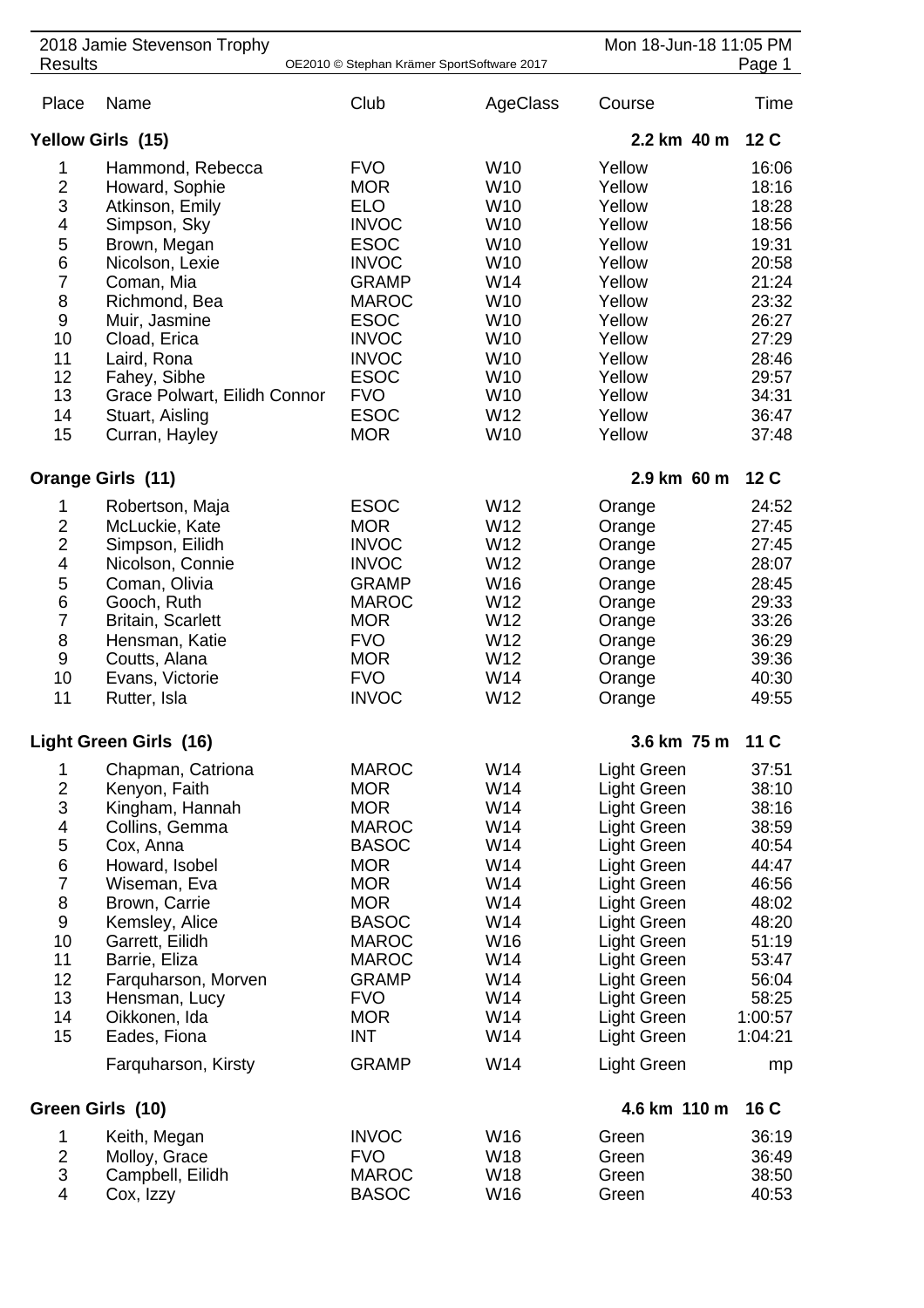| 2018 Jamie Stevenson Trophy<br><b>Results</b><br>OE2010 © Stephan Krämer SportSoftware 2017                                            |                                                                                                                                                                                                                                                                                                                                           |                                                                                                                                                                                                                                                               | Mon 18-Jun-18 11:05 PM<br>Page 2                                                                                                                                    |                                                                                                                                                                        |                                                                                                                                                       |
|----------------------------------------------------------------------------------------------------------------------------------------|-------------------------------------------------------------------------------------------------------------------------------------------------------------------------------------------------------------------------------------------------------------------------------------------------------------------------------------------|---------------------------------------------------------------------------------------------------------------------------------------------------------------------------------------------------------------------------------------------------------------|---------------------------------------------------------------------------------------------------------------------------------------------------------------------|------------------------------------------------------------------------------------------------------------------------------------------------------------------------|-------------------------------------------------------------------------------------------------------------------------------------------------------|
| Place                                                                                                                                  | Name                                                                                                                                                                                                                                                                                                                                      | Club                                                                                                                                                                                                                                                          | AgeClass                                                                                                                                                            | Course                                                                                                                                                                 | Time                                                                                                                                                  |
| Green Girls (10)                                                                                                                       | 4.6 km 110 m                                                                                                                                                                                                                                                                                                                              | 16 C                                                                                                                                                                                                                                                          |                                                                                                                                                                     |                                                                                                                                                                        |                                                                                                                                                       |
| 5<br>6<br>$\overline{7}$<br>8<br>9                                                                                                     | Stansfield, Lizzie<br>Brown, Rachel<br>McGougan, Kat<br>Wilson, Alice<br>Weir, Mairi<br>Campbell, Kirsty                                                                                                                                                                                                                                  | <b>FVO</b><br><b>ESOC</b><br><b>BASOC</b><br><b>CLYDE</b><br><b>MOR</b><br><b>MAROC</b>                                                                                                                                                                       | W <sub>16</sub><br>W16<br>W18<br>W16<br>W18<br>W18                                                                                                                  | Green<br>Green<br>Green<br>Green<br>Green<br>Green                                                                                                                     | 43:50<br>44:59<br>45:27<br>45:51<br>1:00:29<br>mp                                                                                                     |
|                                                                                                                                        | Yellow Boys (19)                                                                                                                                                                                                                                                                                                                          |                                                                                                                                                                                                                                                               |                                                                                                                                                                     | 2.2 km 40 m                                                                                                                                                            | 12 <sub>C</sub>                                                                                                                                       |
| 1<br>$\overline{c}$<br>3<br>4<br>5<br>6<br>$\overline{7}$<br>8<br>9<br>10<br>11<br>12<br>13<br>14<br>15<br>16                          | McLuckie, Finlay<br>Duguid, Finn Selmer<br>Bishenden, Michael<br>Newey, Yann<br>Lawlor, Rowan<br>Robertson, Calum<br>Griffin, Noah<br>Herbst, Leonard<br>Inman, Matthew<br>Tynan, Tom<br>Black, Hamish<br>Cormack, Findlay<br>Campbell, Owen<br>Stewart, Michael & Duncan<br>Curran, Ryan<br>Hannah Wiseman, Matthew Bi<br>Dunbar, Fergus | <b>MOR</b><br><b>TAY</b><br><b>MOR</b><br><b>MAROC</b><br><b>ESOC</b><br><b>ESOC</b><br><b>GRAMP</b><br><b>FVO</b><br><b>FVO</b><br><b>ESOC</b><br><b>INVOC</b><br><b>MAROC</b><br><b>MAROC</b><br><b>TAY</b><br><b>MOR</b><br><b>MOR</b><br><b>MAROC</b>     | M <sub>10</sub><br>M <sub>10</sub><br>M12<br>M12<br>M12<br>M <sub>10</sub><br>M12<br>M12<br>M <sub>10</sub><br>M12<br>M10<br>M10<br>M10<br>M10<br>M12<br>M10<br>M10 | Yellow<br>Yellow<br>Yellow<br>Yellow<br>Yellow<br>Yellow<br>Yellow<br>Yellow<br>Yellow<br>Yellow<br>Yellow<br>Yellow<br>Yellow<br>Yellow<br>Yellow<br>Yellow<br>Yellow | 12:54<br>13:02<br>14:54<br>16:31<br>18:10<br>19:51<br>20:14<br>22:00<br>23:40<br>25:25<br>25:35<br>27:54<br>28:07<br>29:22<br>32:30<br>33:24<br>mp    |
|                                                                                                                                        | Dunbar, Lewis<br>Oliver Robertson, Reuben Cole GRAMP                                                                                                                                                                                                                                                                                      | <b>MAROC</b>                                                                                                                                                                                                                                                  | M12<br>M10                                                                                                                                                          | Yellow<br>Yellow                                                                                                                                                       | mp<br>mp                                                                                                                                              |
|                                                                                                                                        | Orange Boys (17)                                                                                                                                                                                                                                                                                                                          |                                                                                                                                                                                                                                                               |                                                                                                                                                                     | 2.9 km 60 m                                                                                                                                                            | 12C                                                                                                                                                   |
| 1<br>$\frac{2}{3}$<br>$\overline{\mathcal{A}}$<br>5<br>6<br>7<br>8<br>$\boldsymbol{9}$<br>10<br>11<br>12<br>13<br>14<br>15<br>16<br>17 | Hammond, James<br>Wright, Charley<br>Whitehead, Ranolph<br>Stewart, Douglas<br>Riley, Colin<br>Atkinson, Joel<br>Laird, Angus<br>Otreba, Norbert<br>McCartney, Ewan<br>Connor, Jamie<br>Lawlor, Joseph<br>Garrett, Blair<br>Twigg, Andrew<br>Whitelaw, Connor<br>Curran, Connor<br>Kenyon, Fergus<br>Capewell, Joe                        | <b>FVO</b><br><b>INVOC</b><br><b>MAROC</b><br><b>MAROC</b><br><b>ELO</b><br><b>ELO</b><br><b>INVOC</b><br><b>INVOC</b><br><b>CLYDE</b><br><b>FVO</b><br><b>ESOC</b><br><b>MAROC</b><br><b>FVO</b><br><b>GRAMP</b><br><b>MOR</b><br><b>MOR</b><br><b>INVOC</b> | M12<br>M12<br>M12<br>M14<br>M12<br>M12<br>M12<br>M12<br>M12<br>M12<br>M14<br>M12<br>M12<br>M14<br>M14<br>M12<br>M14                                                 | Orange<br>Orange<br>Orange<br>Orange<br>Orange<br>Orange<br>Orange<br>Orange<br>Orange<br>Orange<br>Orange<br>Orange<br>Orange<br>Orange<br>Orange<br>Orange<br>Orange | 19:30<br>22:17<br>23:25<br>23:37<br>24:24<br>26:25<br>27:44<br>27:55<br>28:41<br>29:04<br>30:33<br>32:32<br>34:17<br>34:18<br>35:52<br>37:51<br>45:17 |
| Light Green Boys (17)<br>3.6 km 75 m                                                                                                   |                                                                                                                                                                                                                                                                                                                                           |                                                                                                                                                                                                                                                               |                                                                                                                                                                     |                                                                                                                                                                        |                                                                                                                                                       |
| 1<br>$\mathbf 2$<br>3                                                                                                                  | Ivory, Angus<br>Musgrave, Ewan<br>Griffin, Sam                                                                                                                                                                                                                                                                                            | <b>INT</b><br><b>MAROC</b><br><b>GRAMP</b>                                                                                                                                                                                                                    | M14<br>M14<br>M14                                                                                                                                                   | <b>Light Green</b><br><b>Light Green</b><br>Light Green                                                                                                                | 28:34<br>29:45<br>31:21                                                                                                                               |